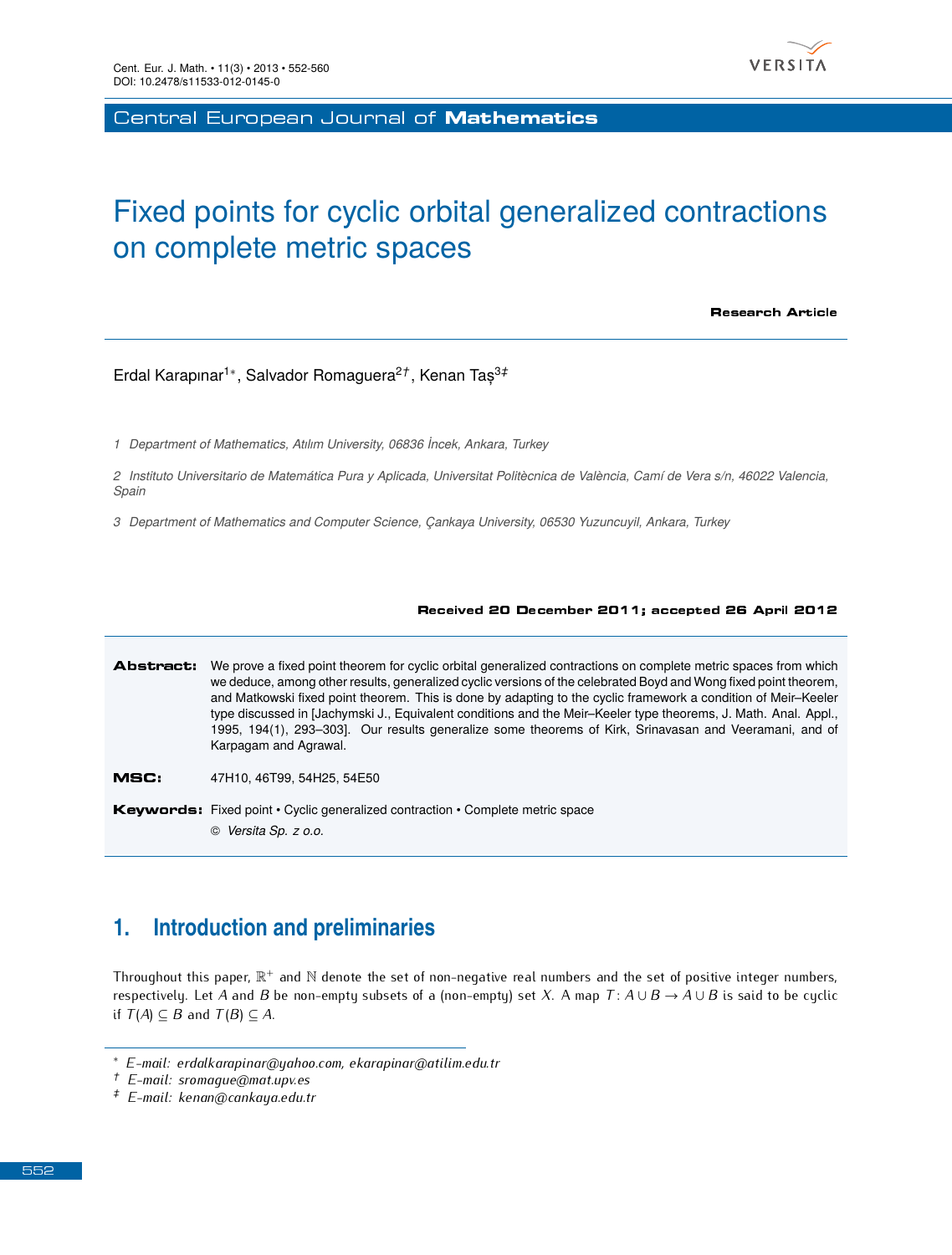R[e](#page-8-4)cently several authors studied the [exi](#page-8-1)[ste](#page-8-2)[nc](#page-8-3)e [of fi](#page-8-5)[xed](#page-8-6) [po](#page-8-7)ints and best proximity points for [cyc](#page-8-8)lic maps on metric<br>spaces and Banach spaces, see e.g. [1, 2, 4–6, 9–12, 15–17]. Kirk, Srinavasan and Veeramani [11] qave a rem  $s_{\text{generalization}}$  of the Banach Contraction Bringinle in the frame of cuclic mannings. Their result rande as follows generalization of the Banach Contraction Principle in the frame of cyclic mappings. Their result reads as follows.

#### <span id="page-1-0"></span>*Theorem 1.1.*

*Let A* and *B be non-empty closed subsets of a complete metric space*  $(X, d)$  and  $T: A \cup B \rightarrow A \cup B$  *be a cyclic map.* If there exists  $k \in (0,1)$  such that  $d(Tx, Ty) \leq k d(x, y)$  for all  $x \in A$  and  $y \in B$ , then T has a unique fixed point z. *Moreover, z ∈ A ∩ B.*

Karpagam and Agrawal introduced in [\[10\]](#page-8-9) the notion of a cyclic orbital contraction. Let *<sup>A</sup>* and *<sup>B</sup>* be non-empty subsets of a metric space  $(X, d)$ . A cyclic map  $T: A \cup B \rightarrow A \cup B$  is said to be a cyclic orbital contraction if for some  $x \in A$ there exists a  $k_x \in (0, 1)$  such that

$$
d(T^{2n}x,Ty)\leq k_x d(T^{2n-1}x,y)
$$

for all  $n \in \mathbb{N}$  and  $y \in A$ . Then, they gave the following generalization of Theorem [1.1.](#page-1-0)

#### <span id="page-1-7"></span>*Theorem 1.2.*

Let A and B be non-empty closed subsets of a complete metric space  $(X, d)$  and  $T: A \cup B \rightarrow A \cup B$  be a cyclic orbital *contraction. Then T has a unique fixed point z. Moreover, z ∈ A ∩ B.*

On the other hand, and previously, Meir and Keeler proved in [\[14\]](#page-8-10) their well-known fixed point theorem.

#### <span id="page-1-2"></span>*Theorem 1.3.*

*Let*  $(X, d)$  *be a complete metric space and*  $T: X \to X$  *a map. Suppose that the following condition is satisfied:* 

<span id="page-1-1"></span>(MK) For each  $\varepsilon > 0$  there is  $\delta > 0$  such that, for any  $x, y \in X$ ,  $\varepsilon \leq d(x, y) < \varepsilon + \delta$  implies  $d(Tx, Ty) < \varepsilon$ .

*Then T has a unique fixed point*  $z \in X$ *, and for all*  $x \in X$ *, T<sup>n</sup>x*  $\rightarrow$  *z.* 

Later on, Ja[chym](#page-1-2)ski presented in [\[7\]](#page-8-11) several modifications of condition [\(MK\)](#page-1-1), obtaining in this [way](#page-8-12) an interesting variant<br>of Theorem 1.3, which allows to subsume simultaneously the celebrated, and very general, see [8], point theorem, and Matkowski fixed point theorem. Let us recall some of the conditions introduced in [7]. point theorem, and Matkowski fixed point theorem. Let us recall some of the conditions introduced in [7].

Given a metric space  $(X, d)$  and a map  $T: X \rightarrow X$ , put

$$
m(x, y) = \max \bigg\{ d(x, y), d(x, Tx), d(y, Ty), \frac{1}{2} [d(x, Ty) + d(Tx, y)] \bigg\}.
$$

for all  $x, y \in X$ . Now consider the following conditions:

<span id="page-1-3"></span>(J1) For any  $x, y \in X$ ,  $m(x, y) > 0$  implies  $d(Tx, Ty) < m(x, y)$ .

<span id="page-1-4"></span>(J2) For each  $\varepsilon > 0$  there is  $\delta > 0$  such that, for any  $x, y \in X$ ,  $\varepsilon < m(x, y) < \varepsilon + \delta$  implies  $d(Tx, Ty) \leq \varepsilon$ .

<span id="page-1-5"></span>(MK<sub>m</sub>) For each  $\varepsilon > 0$  there is  $\delta > 0$  such that, for any  $x, y \in X$ ,  $\varepsilon \le m(x, y) < \varepsilon + \delta$  implies  $d(Tx, Ty) < \varepsilon$ .

#### <span id="page-1-6"></span>*Theorem 1.4 ([\[7\]](#page-8-11)).*

*Let*  $(X, d)$  *be a complete metric space and*  $T: X \to X$  *a continuous map. If conditions* [\(J1\)](#page-1-3) *and* [\(J2\)](#page-1-4) *are satisfied, then T* has a unique fixed point  $z \in X$  and for all  $x \in X$ ,  $T^n x \to z$ .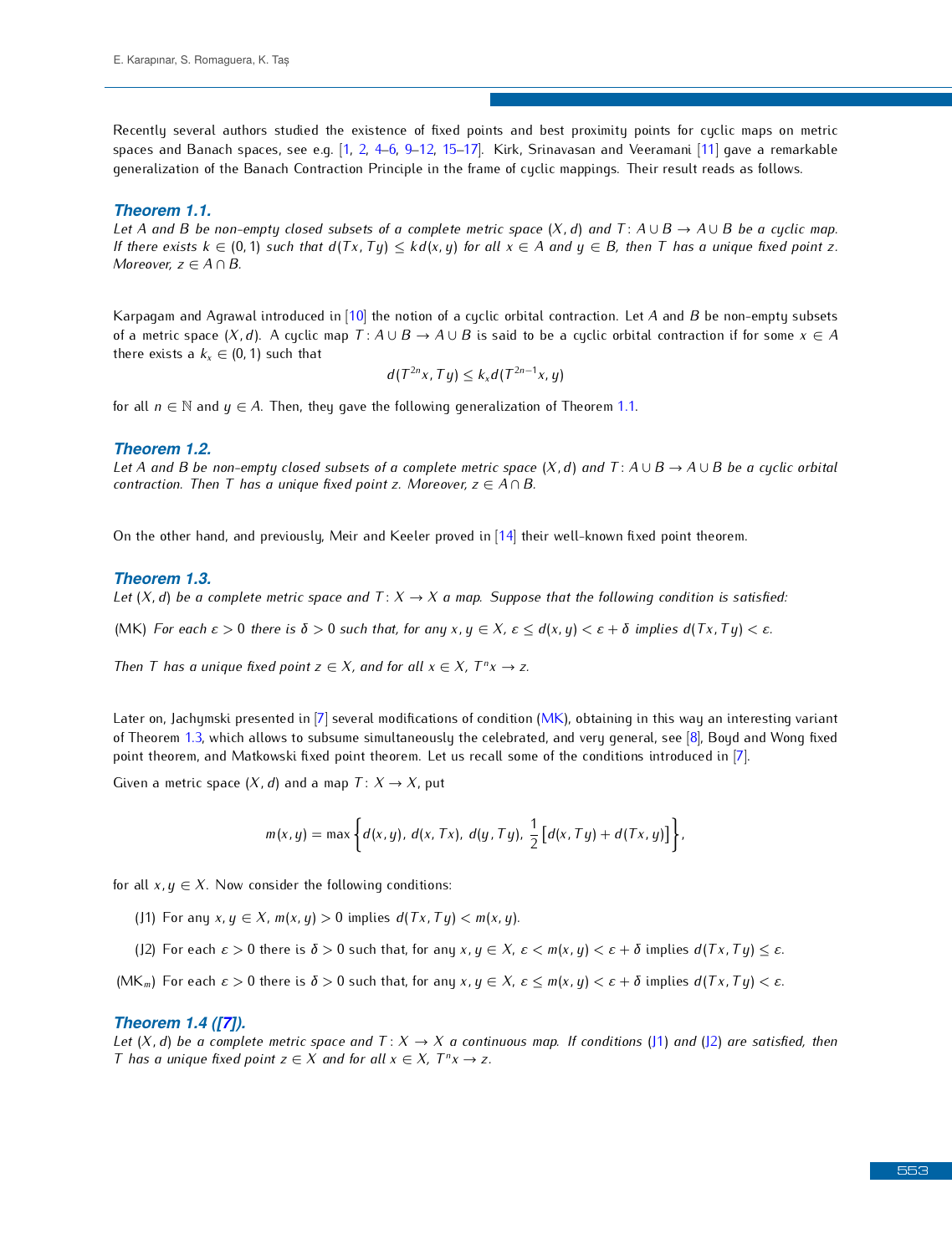*Remark 1.5.*<br>Condition (MK<sub>m</sub>) implies (J1) and (J2), but the converse does not hold, [7, Proposition 1 and Example 1]. On the other hand, Boyd and Wong's fixed point theorem and Matkowski's fixed point theorem are consequences of Theorem 1.4, see  $[7,$  Corollary of [Theo](#page-1-6)rem 2 and Remar[k 1](#page-8-11)]. Moreover, continuity of f cannot be dropped in Theorem 1.4: In fact, Theorems 1.3 and 1.4 are independent, see [7, Example 1].

In this paper we study cyclic (orbital) contractions on complete metric spaces with a similar approach to the one given theorem and Matkowski's fixed point theorem, respectively. Some illustrative examples are also presented. Our results extend Theorem 1.4 to the cuclic framework and generalize Theorems 1.1 and 1.2. They also improve [15, Theorem 2.1] for the case of two non-ampty along subsets. for the case of two non-empty closed subsets.

### **2. The results**

If *A* and *B* are two non-empty subsets of a metric space  $(X, d)$  and  $T: A \cup B \rightarrow A \cup B$  is a cyclic map, we define

$$
M(x,y)=\max\bigg\{d(x,y), d(x,Tx), d(y,Ty), \frac{1}{2}\big[d(x,Ty)+d(Tx,y)\big]\bigg\}, \qquad x,y\in A\cup B.
$$

#### *Remark 2.1.*

Note that  $M(x, y) = M(y, x)$  for all  $x, y \in A \cup B$ . Now consider the following conditions:

- <span id="page-2-1"></span>(J1<sub>C</sub>) For any  $x \in A$ ,  $y \in B$ ,  $M(x, y) > 0$  implies  $d(Tx, Ty) < M(x, y)$ .
- <span id="page-2-2"></span> $(12<sub>C</sub>)$  For each  $\varepsilon > 0$  there is  $\delta > 0$  such that, for any  $x \in A$ ,  $y \in B$ ,  $\varepsilon < M(x, y) < \varepsilon + \delta$  implies  $d(Tx, Ty) < \varepsilon$ .
- <span id="page-2-0"></span>(MK<sub>C</sub>) For each  $\varepsilon > 0$  there is  $\delta > 0$  such that, for any  $x \in A$ ,  $y \in B$ ,  $\varepsilon \le M(x, y) < \varepsilon + \delta$  implies  $d(Tx, Ty) < \varepsilon$ .

#### *Remark 2.2.*

It is clear that condition ( $MK_C$ ) implies ( $J_1$ C) and ( $J_2$ ). [\[7,](#page-8-11) Example 1] shows that the converse does not hold in general.

The following result is the key of our study. It is formulated in a cyclic orbital sense, and thus conditions  $(J1<sub>C</sub>)$  $(J1<sub>C</sub>)$  and  $(J2<sub>C</sub>)$  $(J2<sub>C</sub>)$ are suitably generalized to this context.

### <span id="page-2-5"></span>*Lemma 2.3.*

Let A and B be non-empty subsets of a metric space  $(X, d)$  and  $T: A \cup B \rightarrow A \cup B$  be a cyclic map. Suppose that there is  $x_0 \in A$  such that  $T^n x_0 \neq T^{n+1} x_0$  for all  $n \in \mathbb{N} \cup \{0\}$ , and for which the following condition is satisfied.

<span id="page-2-3"></span>(J1<sub>co</sub>) For any  $y \in A$  and  $n \in \mathbb{N}$ ,  $M(T^{2n-1}x_0, y) > 0$  implies  $d(T^{2n}x_0, Ty) < M(T^{2n-1}x_0, y)$ .

Then  $M(T^n x_0, T^{n+1} x_0) = d(T^n x_0, T^{n+1} x_0)$ , for all  $n \in \mathbb{N}$ , and hence  $\{d(T^n x_0, T^{n+1} x_0)\}_{n \in \mathbb{N}}$  is a strictly decreasing sequence<br>in  $\mathbb{P}^+$ . Margovar, if the following condition is satisfied *in* R <sup>+</sup>*. Moreover, if the following condition is satisfied,*

<span id="page-2-4"></span>(J2<sub>CO</sub>) for each  $\varepsilon > 0$  there is  $\delta > 0$  such that, for any  $y \in A$  and  $n \in \mathbb{N}$ ,  $\varepsilon < M(T^{2n-1}x_0, y) < \varepsilon + \delta$  implies  $d(T^{2n}x_0, Ty) \leq \varepsilon$ ,

*then*  $\{T^n x_0\}_{n\in\mathbb{N}}$  *is a Cauchy sequence in*  $(X, d)$ *.* 

**Proof.** Let  $x_0 \in A$  with  $T^n x_0 \neq T^{n+1} x_0$  for all  $n \in \mathbb{N} \cup \{0\}$ . Define  $x_n = T^n x_0$  for each  $n \in \mathbb{N} \cup \{0\}$ . Then  $x_{2n} \in A$ , *x*<sub>2*n*−1</sub>  $∈$  *B*, and *x*<sub>*n*−1</sub>  $≠$  *x<sub>n</sub>* for all *n*  $∈$  N. We have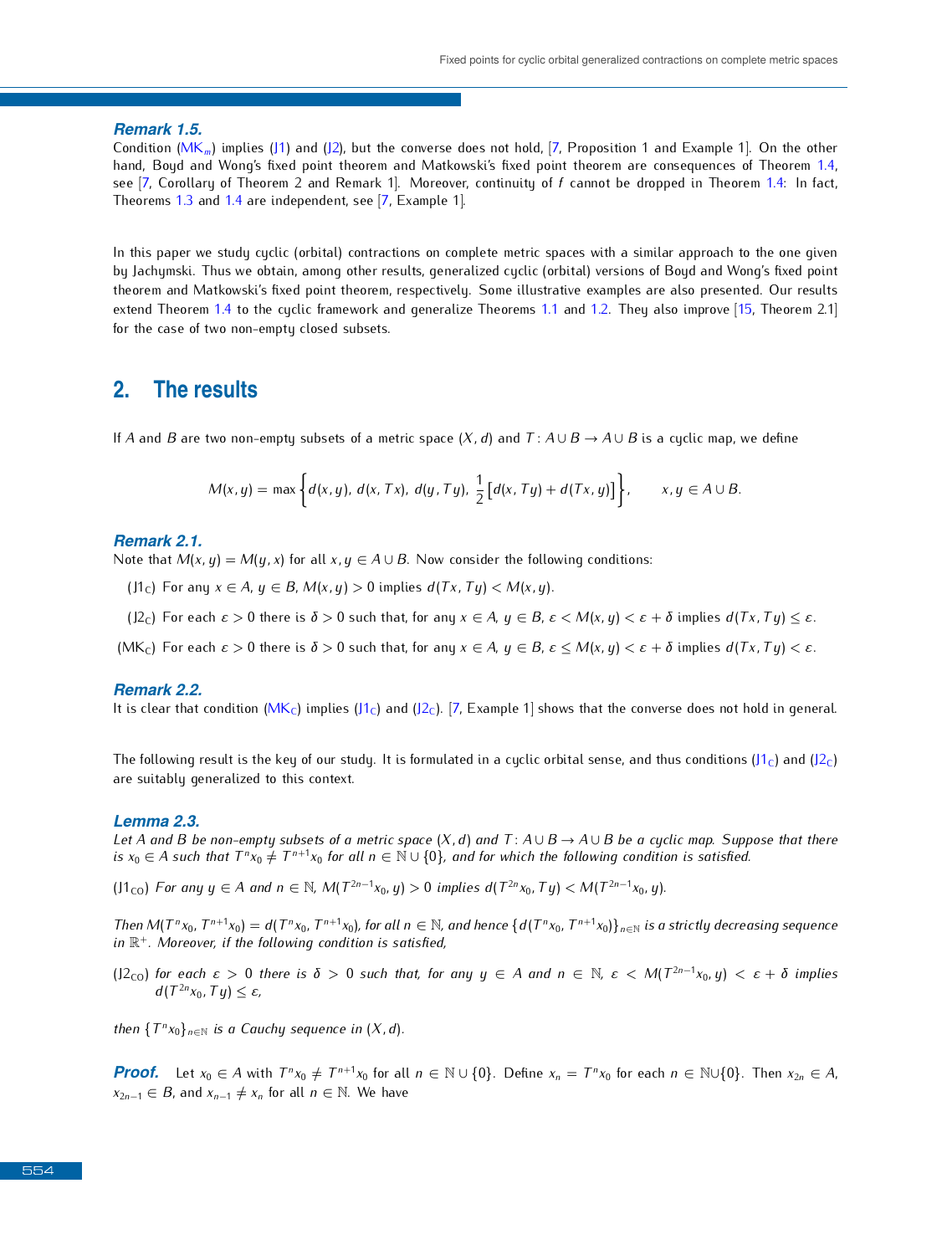$$
M(x_{2n-1}, x_{2n}) = M(x_{2n}, x_{2n-1}) = \max \left\{ d(x_{2n}, x_{2n-1}), d(x_{2n}, x_{2n+1}), \frac{1}{2} d(x_{2n-1}, x_{2n+1}) \right\}
$$
  

$$
\leq \max \left\{ d(x_{2n}, x_{2n-1}), d(x_{2n}, x_{2n+1}), \frac{1}{2} \left[ d(x_{2n-1}, x_{2n}) + d(x_{2n}, x_{2n+1}) \right] \right\}
$$

for all  $n \in \mathbb{N}$ . Since  $M(x_{2n-1}, x_{2n}) > 0$ , it follows from  $(11_{\text{CO}})$  that  $d(x_{2n}, x_{2n+1}) < M(x_{2n-1}, x_{2n})$ , so that

$$
M(x_{2n-1},x_{2n})=d(x_{2n-1},x_{2n}),
$$

and thus  $d(x_{2n}, x_{2n+1}) < d(x_{2n-1}, x_{2n})$  for all  $n \in \mathbb{N}$ . Similarly, we show that  $M(x_{2n}, x_{2n+1}) = d(x_{2n}, x_{2n+1})$  and  $d(x_{2n+1}, x_{2n+2}) < d(x_{2n}, x_{2n+1})$  for all  $n \in \mathbb{N}$ . Therefore, the sequence  $\{ (d(x_n, x_{n+1}) \}_{n \in \mathbb{N}}$  is strictly decreasing in  $\mathbb{R}^+$ , so there exists  $a \in \mathbb{R}^+$  such that  $a = \lim_{n \to \infty} d(x_n, x_{n+1})$ .

Now assume that condition ( $J2_{\text{CO}}$ ) is also satisfied. In order to show that then  $\{x_n\}_{n\in\mathbb{N}}$  is a Cauchy sequence in  $(X,d)$ , we first prove that  $a = 0$ . Indeed, if  $a > 0$  then t[here i](#page-2-4)s  $k \in \mathbb{N}$  such that  $a < d(x_n, x_{n+1}) < a + \delta$  for all  $n \geq k$ , where  $\delta > 0$  is the constant depending on *a* for which (J2<sub>CO</sub>) [is sa](#page-2-4)tisfied. Without loss of generality we may assume that *k* is odd. Since  $M(x_k, x_{k+1}) = d(x_k, x_{k+1})$ , it follows from  $(12_{\text{CO}})$  that  $d(x_{k+1}, x_{k+2}) \le a$ , a contradiction. We conclude that  $a = 0$ .

Finally, choose an arbitrary  $\varepsilon > 0$ . Let  $\delta > 0$  be the constant depending on  $\varepsilon$  for which [\(J2](#page-2-4)<sub>CO</sub>) is satisfied, and assume, without loss of generality, that  $\delta < \varepsilon$ . Then, there is  $k_0 \in \mathbb{N}$  such that  $d(x_k, x_{k+1}) < \delta/2$  and  $d(x_k, x_{k+2}) < \delta/2$  for all  $k \ge k_0$ . Let  $k > k_0$  with k even. Then  $k = 2n$  for some  $n \in \mathbb{N}$ . We shall show, by induction, that  $d(x_{2n}, x_{2n+2j-1}) \le \varepsilon$ for all  $j \in \mathbb{N}$ .

Indeed, first note that  $d(x_{2n}, x_{2n+1}) = d(x_k, x_{k+1}) < \delta/2 < \varepsilon$ . Now assume that  $d(x_{2n}, x_{2n+2j-1}) \leq \varepsilon$  for some  $j \in \mathbb{N}$ .<br>Observe that

$$
\mathcal{M}(x_{2n-1},x_{2n+2j})<\varepsilon+\delta,
$$

because

$$
d(x_{2n-1},x_{2n+2j}) \leq d(x_{2n-1},x_{2n}) + d(x_{2n},x_{2n+2j-1}) + d(x_{2n+2j-1},x_{2n+2j}) < \frac{\delta}{2} + \varepsilon + \frac{\delta}{2},
$$

*<sup>d</sup>*(*x*2*n−*1*, x*2*<sup>n</sup>*) *< δ/*2, *<sup>d</sup>*(*x*2*n*+2*<sup>j</sup> , x*2*n*+2*j*+1) *< δ/*2, and

$$
\frac{1}{2}\left[d(x_{2n-1},x_{2n+2j+1})+d(x_{2n},x_{2n+2j})\right] \leq \frac{1}{2}\left[d(x_{2n-1},x_{2n})+d(x_{2n},x_{2n+2j-1})+d(x_{2n+2j-1},x_{2n+2j+1})+d(x_{2n+2j-1},x_{2n+2j})\right] < \frac{1}{2}\left[\frac{\delta}{2}+\varepsilon+\frac{\delta}{2}+\varepsilon+\frac{\delta}{2}\right]
$$

Hence, if  $M(x_{2n-1}, x_{2n+2i}) > \varepsilon$ , it follows from condition  $(12_{\text{CO}})$  that  $d(x_{2n}, x_{2n+2i+1}) \leq \varepsilon$ , and if  $M(x_{2n-1}, x_{2n+2i}) \leq \varepsilon$ , then the inequality  $d(x_{2n}, x_{2n+2j+1}) \leq \varepsilon$  follows directly from ( $11_{\text{CO}}$ ).

If  $k > k_0$  with k odd, then  $k = 2n - 1$  for some  $n \in \mathbb{N}$  and, thus, a similar argument to the one given for the case *k* is even shows that  $d(x_{2n-1}, x_{2n+2j}) \leq \varepsilon$  for all  $j \in \mathbb{N}$ . From the above facts we immediately deduce that  $\{x_n\}_{n \in \mathbb{N}}$  is a Cauchu sequence in  $(X, d)$ . a Cauchy sequence in (*X, d*).

Let *A* and *B* be non-empty subsets of a metric space  $(X, d)$  and  $T: A \cup B \to A \cup B$  a cyclic map. If there exist  $x_0 \in A$ and a function  $\varphi \colon \mathbb{R}^+ \to \mathbb{R}^+$  such that  $\varphi(t) < t$  for all  $t > 0$ , and

$$
d(T^{2n}x_0,Ty)\leq \varphi\big(M(T^{2n-1}x_0,y)\big),
$$

for all  $y \in A$  and  $n \in \mathbb{N}$ , then *T* is called a cyclic orbital generalized contraction for  $x_0$  and  $\varphi$  (a COG-contraction for  $x_0$ and *<sup>φ</sup>*, in the sequel).

We point out that the inclusion of condition "*φ*(*t*) *< t* for all *t >* 0" in the definition of a COG-contraction was accurately suggested by the referee. In fact, if such a condition is omitted then for *<sup>A</sup>* and *<sup>B</sup>* being bounded sets, any map  $T: A\cup B\to A\cup B$  satisfies  $d(T^{2n}x_0, Ty)\leq \varphi(M(T^{2n-1}x_0, y))$ , when  $\varphi(t)=$  diam $(A\cup B)$  for all  $t\in \mathbb{R}^+$ .

*.*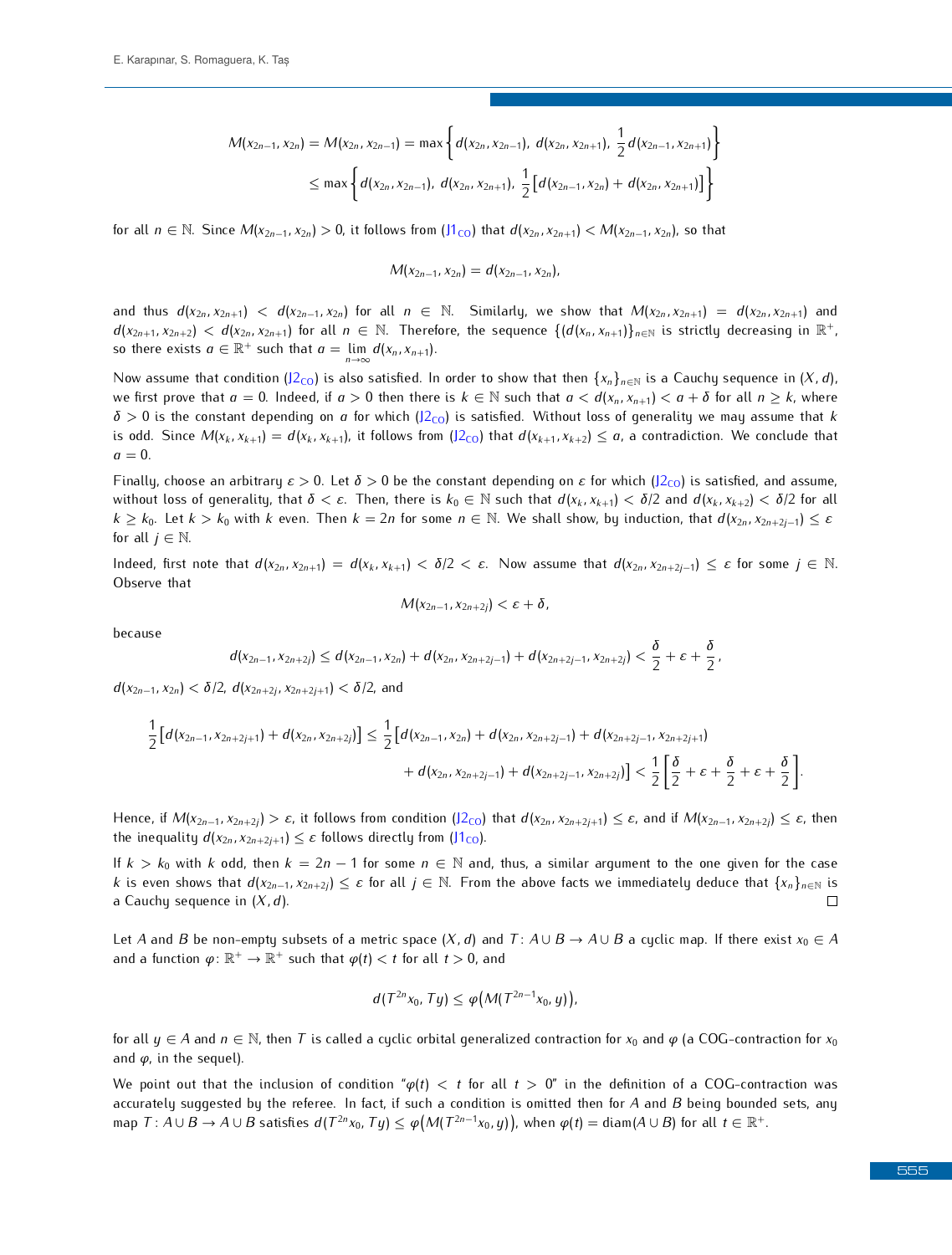#### <span id="page-4-1"></span>*Theorem 2.4.*

Let A and B be non-empty closed subsets of a complete metric space  $(X, d)$  and  $T: A \cup B \to A \cup B$  a COG-contraction *for an*  $x_0 \in A$  *and*  $\varphi \colon \mathbb{R}^+ \to \mathbb{R}^+$ . If  $\varphi$  satisfies the following condition,

<span id="page-4-0"></span>(*φ<sup>ε</sup>*) *for each ε >* <sup>0</sup> *there is δ >* <sup>0</sup> *such that ε < t < ε* <sup>+</sup> *<sup>δ</sup> implies <sup>φ</sup>*(*t*) *<sup>≤</sup> ε,*

*then T has a fixed point*  $z \in A \cap B$  *such that*  $T^n x_0 \to z$ .

**Proof.** Suppose that  $T^k x_0 = T^{k+1} x_0$  for some  $k \in \mathbb{N} \cup \{0\}$ . Then  $T^k x_0$  is a fixed point of T, and thus  $T^k x_0 \in A \cap B$ <br>because  $T$  is surfise Obviously  $T^q x_0 \in T^k x_0$ because *T* is cyclic. Obviously  $T^n x_0 \to T^k x_0$ .

If  $T^n x_0 \neq T^{n+1} x_0$  for all  $n \in \mathbb{N} \cup \{0\}$ , it immediately follows from GOC-co[ntract](#page-2-4)ivity of *T* for  $x_0$  and  $\varphi$ , that condition [\(J1](#page-2-3)<sub>CO</sub>) is a contractivity of  $T^n x_0$  and  $\varphi$ , that condition (J1<sub>CO</sub>) is a co is satisfied for the sequence  $(T^n x_0)_{n \in \mathbb{N}}$ . Moreover,  $(\varphi_{\varepsilon})$  clearly implies (J2<sub>CO</sub>), so by Lemma [2.3,](#page-2-5)  $(T^n x_0)_{n \in \mathbb{N}}$  is a Cauchy<br>sequence in  $(Y, d)$ . Since  $A \cup B$  is closed in the complete metric space  $(X,$ sequence in (*X, d*). Since  $A \cup B$  is closed in the complete metric space (*X, d*), it follows that ( $A \cup B$ ,  $d\upharpoonright_{A \cup B}$ ) is a complete metric space, so there is *z* ∈ *A*∪*B* such that  $T^n x_0 \to z$ . Since *T* is cyclic we deduce *z* ∈ *A*∩*B*. It remains to show that  $T^{n-1} x_0 \to z_0$  and  $T^{n-1} x_0 \to z_0$  and  $T^{n-1} x_0 \to z_0$  is a sufficiently large. Hence *z* = *Tz*. Assume the contrary. Then, it easily follows that  $M(T^{2n-1}x_0, z) = d(z, Tz)$  for *n* sufficiently large. Hence

 $d(z, Tz) \le d(z, T^{2n}x_0) + d(T^{2n}x_0, Tz) \le d(z, T^{2n}x_0) + \varphi(M(T^{2n-1}x_0, z)) = d(z, T^{2n}x_0) + \varphi(d(z, Tz)).$ 

Taking limit as  $n \to \infty$ , we deduce that  $d(z, Tz) \leq \varphi(d(z, Tz))$ , a contradiction. We conclude that *z* is a fixed point of *T*. of *<sup>T</sup>*.

#### <span id="page-4-3"></span>*Corollary 2.5.*

Let A and B be non-empty closed subsets of a complete metric space  $(X, d)$  and  $T: A \cup B \to A \cup B$  a COG-contraction for an  $x_0 \in A$  and  $\varphi \colon \mathbb{R}^+ \to \mathbb{R}^+$ . If  $\varphi$  is upper semicontinuous from the right on  $\mathbb{R}^+$ , then  $T$  has a fixed point  $z \in A \cap B$ <br>such that  $T^p x \to z$ such that  $T^n x_0 \to z$ .

It suffices to note, see, for instance, [\[7,](#page-8-11) Remark 1] that *<sup>φ</sup>* satisfies condition (*[φ](#page-4-0)<sup>ε</sup>*). Next apply Theorem [2.4.](#page-4-1)

#### <span id="page-4-4"></span>*Corollary 2.6.*

Let A and B be non-empty closed subsets of a complete metric space  $(X, d)$  and  $T: A \cup B \to A \cup B$  a COG-contraction for an  $x_0 \in A$  and  $\varphi \colon \mathbb{R}^+ \to \mathbb{R}^+$ . If  $\varphi$  satisfies the following condition,

<span id="page-4-2"></span>(Ma)  $\varphi$  *is non-decreasing on*  $\mathbb{R}^+$  *and*  $\lim_{n\to\infty}\varphi^n(t) = 0$  *for all*  $t > 0$ *, n→∞*

*then T has a fixed point*  $z \in A \cap B$  *such that*  $T^n x_0 \to z$ .

Jachymski showed in [\[7,](#page-8-11) Re[mark](#page-4-1) 1] that every function *<sup>φ</sup>* satisfying condition [\(Ma\)](#page-4-2) also satisfies condition (*[φ](#page-4-0)<sup>ε</sup>*). Thus it is enough to apply Theorem 2.4.

The followi[ng e](#page-4-1)xamples show that under the conditions of Corollary [2.6](#page-4-4) or Corollary 2.6 (and hence under the conditions of Theorem 2.4), the fixed point of the cyclic (orbital) map *T* is not necessarily unique.

#### <span id="page-4-5"></span>*Example 2.7.*

Let  $A = \{0, 2\} \cup \{2^{-2n} : n \in \mathbb{N} \cup \{0\}\}\$ ,  $B = \{0, 2\} \cup \{2^{-2n-1} : n \in \mathbb{N} \cup \{0\}\}\$ , and  $X = A \cup B$ . Define  $T : A \cup B \rightarrow A \cup B$ <br>by  $T0 = 0$ ,  $T2 = 2$  and  $T2^{-n} = 2^{-n-1}$  for all  $n \in \mathbb{N} \cup \{0\}$ . Then  $T$  is a suckis map on by *T*0 = 0, *T*2 = 2 and *T*2<sup>*−n*</sup> = 2<sup>−*n−*1</sup> for all *n* ∈ N ∪ {0}. Then *T* is a cyclic map on *A* ∪ *B*. Now define a function d:  $Y \times Y \times \mathbb{P}^+$  as follows: function  $d: X \times X \to \mathbb{R}^+$  as follows:

$$
d(x,y) = \begin{cases} 0, & y = x, \quad x \in X, \\ \max\{x,y\}, & x,y \in X \setminus \{2\}, \quad x \neq y, \\ 2, & (x,y) = (2,0), \quad (x,y) = (0,2), \\ 2 - 2^{-2n}, & (x,y) = (2,2^{-2n}), \quad (x,y) = (2^{-2n},2), \quad n \in \mathbb{N} \cup \{0\}, \\ 2 - 2^{-2n-1}, & (x,y) = (2,2^{-2n+1}), \quad (x,y) = (2^{-2n+1},2), \quad n \in \mathbb{N}. \end{cases}
$$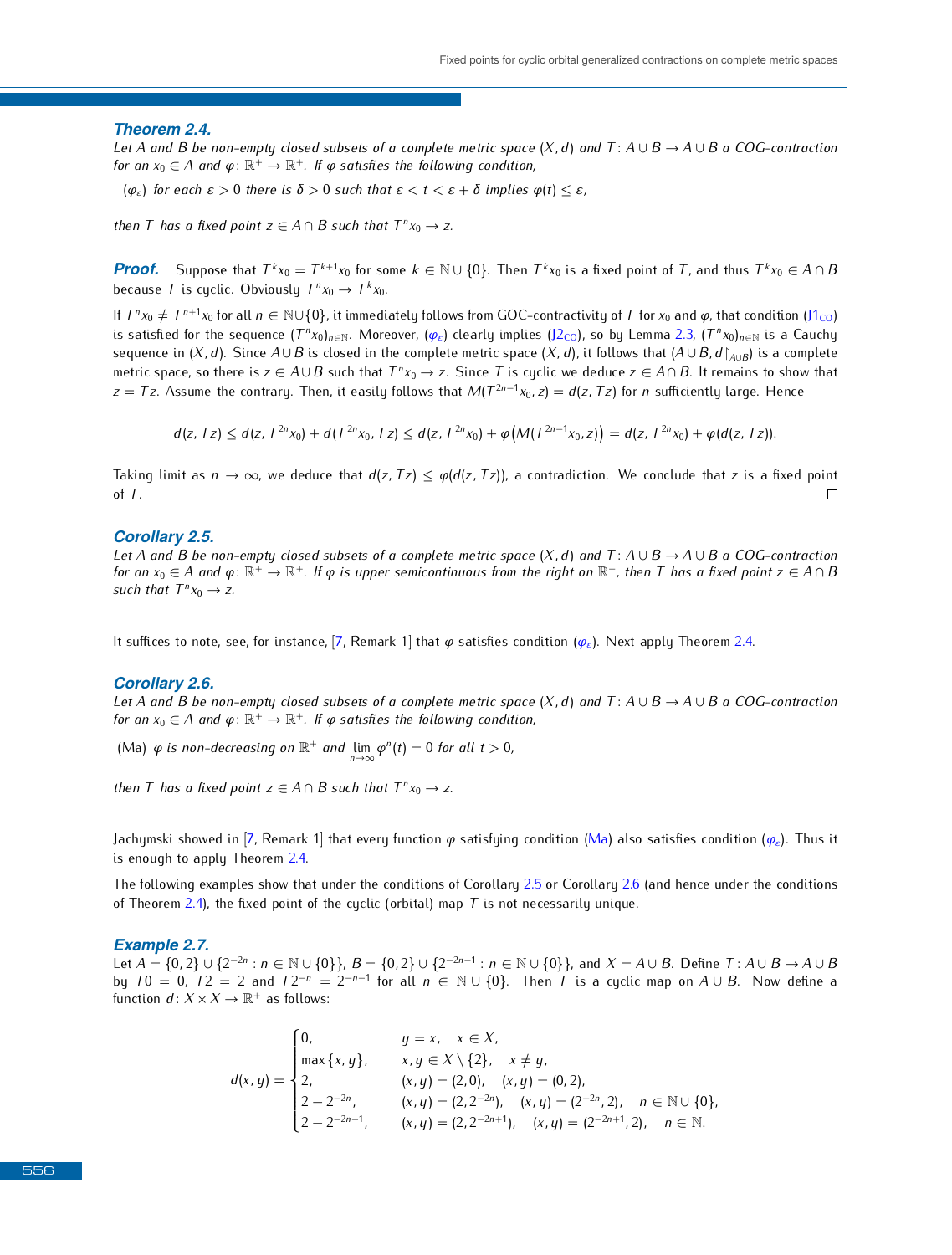It is easy to check that *<sup>d</sup>* is a complete metric on *<sup>X</sup>* (observe, in particular, that every non-eventually constant Cauchy sequence in  $(X, d)$  converges to 0) and that  $A$  and  $B$  are closed subsets of  $X$ . Now let  $\varphi \colon \mathbb{R}^+ \to \mathbb{R}^+$  be defined as

$$
\varphi(t) = \begin{cases} \frac{t}{2}, & t \in [0, 2-2^{-3}), \\ 2 - 2^{-2n}, & t \in [2-2^{-2n-1}, 2-2^{-2n-3}), \\ 1, & t \ge 2. \end{cases}, n \in \mathbb{N},
$$

Note that  $\varphi$  is (upper semi)continuous from the right on  $\mathbb{R}^+$ . Next we show that *T* is a COG-contraction for  $x_0 = 1$  and the above  $\phi$  Indeed it is clear that  $\varphi(t) < t$  for all  $t > 0$ . Moreover, for each  $n \in \$ the above  $\dot{\varphi}$ . Indeed, it is clear that  $\varphi(t) < t$  for all  $t > 0$ . Moreover, for each  $n \in \mathbb{N}$ , we obtain

$$
d(T^{2n}1, T0) = d(2^{-2n}, 0) = 2^{-2n} = \varphi(2^{-2n+1}) = \varphi\big(d(T^{2n-1}1, 0)\big) = \varphi\big(M(T^{2n-1}1, 0)\big),
$$
  

$$
d(T^{2n}1, T2) = d(2^{-2n}, 2) = 2 - 2^{-2n} = \varphi(2 - 2^{-2n-1}) = \varphi\big(d(T^{2n-1}1, 2)\big) = \varphi\big(M(T^{2n-1}1, 2)\big),
$$

whereas that for each  $n \in \mathbb{N}$ ,  $k \in \mathbb{N} \cup \{0\}$ , we obtain

$$
d(T^{2n}1, T2^{-2k}) = \max\{2^{-2n}, 2^{-2k-1}\} = \frac{1}{2} \max\{2^{-2n+1}, 2^{-2k}\}
$$
  
=  $\varphi(\max\{2^{-2n+1}, 2^{-2k}\}) = \varphi(d(T^{2n-1}1, 2^{-2k})) = \varphi(M(T^{2n-1}1, 2^{-2k})).$ 

Consequently, the conditions of Corollary [2.5](#page-4-3) are satisfied. However *<sup>T</sup>* has two fixed points.

#### <span id="page-5-0"></span>*Example 2.8.*

Consider the sets *A, B* and the map *T* :  $A \cup B \rightarrow A \cup B$  of the preceding example. Construct a function  $d: X \times X \rightarrow \mathbb{R}^+$ as follows:

$$
d(x,y) = \begin{cases} 0, & y = x, \quad x \in X, \\ \max\{x,y\}, & x,y \in X \setminus \{2\}, \quad x \neq y, \\ 2, & (x,y) = (2,0), \ (x,y) = (0,2), \ (x,y) = (0,2^{-2n}), \ (x,y) = (2^{-2n},0), \quad n \in \mathbb{N} \cup \{0\}, \\ 2 + 2^{-2n-1}, & (x,y) = (2,2^{-2n-1}), \ (x,y) = (2^{-2n-1},2), \quad n \in \mathbb{N} \cup \{0\}. \end{cases}
$$

As in the preceding example,  $d$  is a complete metric on  $X$  with  $A$  and  $B$  closed subsets of  $X$ . Let  $\varphi \colon \mathbb{R}^+ \to \mathbb{R}^+$  be defined

$$
\varphi(t) = \begin{cases} \frac{t}{2}, & t \in [0, 2], \\ 2, & t > 2. \end{cases}
$$

(note that, in fact,  $\varphi$  is non-decreasing and satisfies  $\lim_{n\to\infty} \varphi^n(t) = 0$ ,  $t \in \mathbb{R}^+$ ). We show that *T* i[s a C](#page-4-5)OG-contraction for  $x_0 = 1$  and  $\varphi$  as defined above. Indeed for each  $n \in \mathbb{N}$   $k \in \mathbb{N}$  is 0 for  $x_0 = 1$  and  $\varphi$  as defined above. Indeed, for each  $n \in \mathbb{N}$ ,  $k \in \mathbb{N} \cup \{0\}$ , we obtain, as in Example 2.7,

$$
d(T^{2n}1, T0) = \varphi\big(d(T^{2n-1}1, 0)\big), \qquad d(T^{2n}1, T2^{-2k}) = \varphi\big(d(T^{2n-1}1, 2^{-2k})\big).
$$

Moreover,

$$
d(T^{2n}1, T2) = d(2^{-2n}, 2) = 2 = \varphi(2 + 2^{-2n+1}) = \varphi(d(T^{2n-1}1, 2))
$$

for all *<sup>n</sup> <sup>∈</sup>* <sup>N</sup>. Hence, the conditions of Corollary [2.6](#page-4-4) are satisfied. Nevertheless, *<sup>T</sup>* has two fixed points.

Observe that the function *φ* of Example [2.7](#page-4-5) is not non-decreasing (in fact, *φ*(2) < *φ*(*t*) whenever *t* ∈ [2−2<sup>-3</sup>, 2)), whereas the function *<sup>φ</sup>* of Example [2.8](#page-5-0) is not upper semicontinuous from the right at *<sup>t</sup>* = 2. These facts are not casual as the following result shows.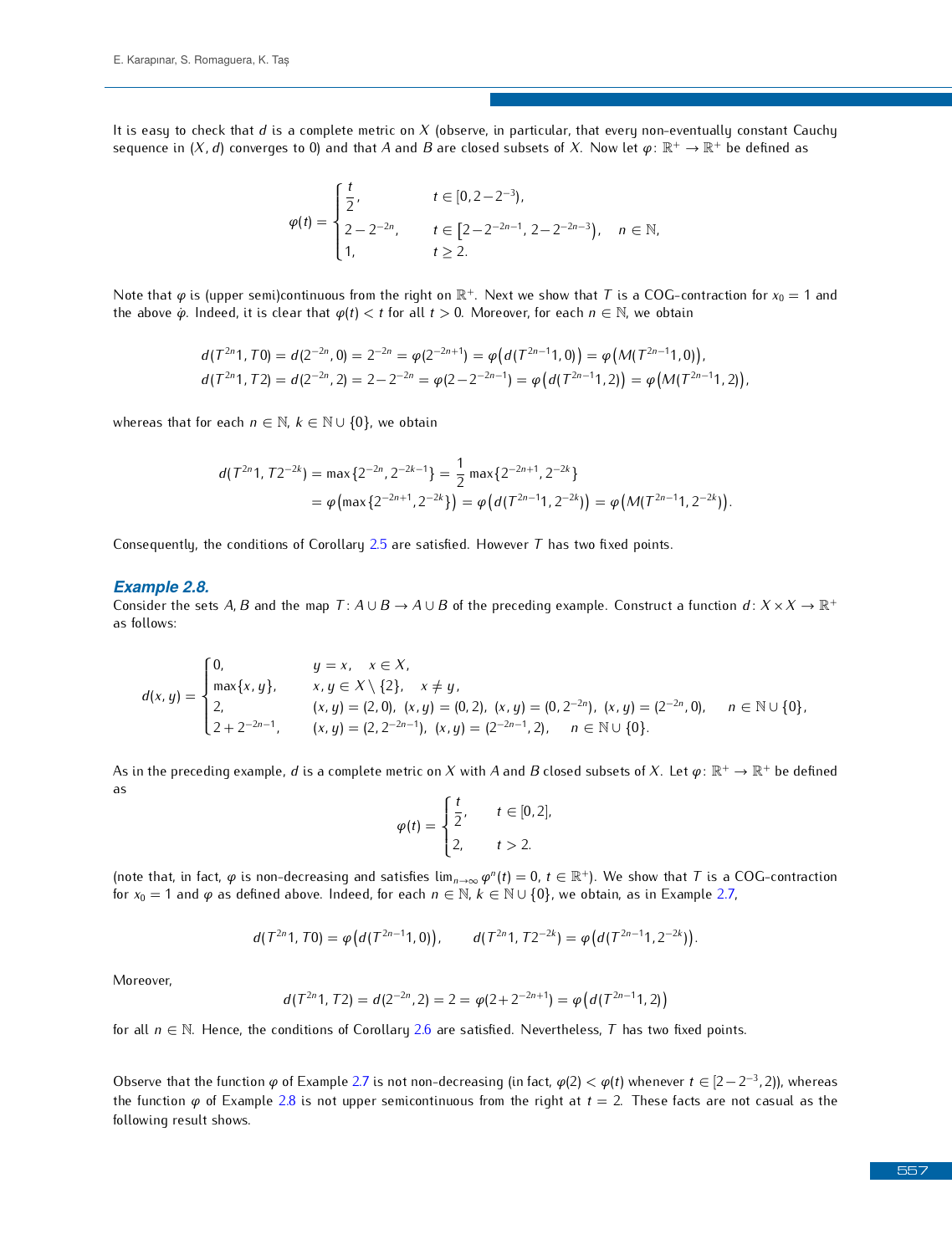#### <span id="page-6-0"></span>*Corollary 2.9.*

*Let <sup>A</sup> and <sup>B</sup> be non-empty closed subsets of a complete metric space* (*X, d*) *and <sup>T</sup>* : *A∪B <sup>→</sup> A∪B be a COG-contraction for an*  $x_0 \in A$  and a function  $\varphi \colon \mathbb{R}^+ \to \mathbb{R}^+$ . If  $\varphi$  is non-decreasing and upper semicontinuous from the right on  $\mathbb{R}^+$ , then<br>I has a unique fixed point z. Mareover, z  $\in A \cap B$  and  $T^n x \to z$ *T* has a unique fixed point *z.* Moreover,  $z \in A \cap B$  and  $T^n x_0 \to z$ .

**Proof.** By Corollary [2.5,](#page-4-3) T has a fixed point  $z \in A \cap B$  such that  $T^n x_0 \to z$ . Suppose that there exists  $u \in A \cup B$ <br>with  $u = Tu$  and  $u \neq z$  Since T is quality  $u \subseteq A \cap B$ . Now from with  $u = Tu$  and  $u \neq z$ . Since *T* is cyclic,  $u \in A \cap B$ . Now, from

$$
\lim_{n\to\infty}d(T^nx_0,u)=d(z,u),\qquad \lim_{n\to\infty}d(T^nx_0,T^{n+1}x_0)=0,
$$

it immediately follows that

$$
\lim_{n\to\infty}M(T^{2n-1}x_0,u)=d(z,u).
$$

**Case 1.** There is a subsequence  $(T^{2n_k-1}x_0)_{k\in\mathbb{N}}$  of  $(T^{2n-1}x_0)_{n\in\mathbb{N}}$  such that  $M(T^{2n_k-1}x_0, u) \leq d(z, u)$  for all  $k \in \mathbb{N}$ .

**Case 2.** There is  $n_0 \in \mathbb{N}$  such that  $d(z, u) < M(T^{2n-1}x_0, u)$  for all  $n \ge n_0$ .

In Case 1, we obtain

$$
d(T^{2n_k}x_0, Tu) \leq \varphi(M(T^{2n_k-1}x_0, u)) \leq \varphi(d(z, u))
$$

for all  $k \in \mathbb{N}$ . So taking limits when  $k \to \infty$ , we deduce that  $d(z, u) \leq \varphi(d(z, u))$ , which contradicts that  $u \neq z$ . In Case 2, from the upper semicontinuity from the right of *<sup>φ</sup>* it follows that

$$
\limsup_{n\to\infty}\varphi\big(M(T^{2n-1}x_0,u)\big)\leq\varphi(d(z,u)).
$$

Since  $d(T^{2n}x_0, Tu) \leq \varphi(M(T^{2n-1}x_0, u))$ , we deduce, taking limit when  $n \to \infty$ , that  $d(z, u) \leq \varphi(d(z, u))$ , which contradicts that  $u \neq z$ . So  $u = z$  and thus *z* is the unique fixed point of *T*.

As an immediate consequence of Corollary [2.9](#page-6-0) we deduce the following improvement of Theorem [1.2.](#page-1-7)

#### <span id="page-6-1"></span>*Corollary 2.10.*

*Let A* and *B be non-empty closed subsets of a complete metric space*  $(X, d)$  and  $T: A \cup B \rightarrow A \cup B$  a cyclic map. If *there exist*  $x_0 \in A$  *and*  $k_{x_0} \in [0, 1)$  *such that* 

$$
d(T^{2n}x_0, Ty) \le k_{x_0} M(T^{2n-1}x_0, y),
$$

for all  $n \in \mathbb{N}$  and  $y \in A$ , then T has a unique fixed point z. Moreover,  $z \in A \cap B$  and  $T^n x_0 \to z$ .

Next we give an easy example where we cannot apply Theorem [1.2,](#page-1-7) despite the conditions of Corollary [2.10](#page-6-1) are satisfied.

#### *Example 2.11.*

Let  $X = \{0, 1, 2\}$  and let d be the complete metric on X given by  $d(x, x) = 0$  for all  $x \in X$ ,  $d(1, 2) = d(2, 1) = 2$ , and  $d(x, y) = 1$  otherwise. Put  $A = \{0, 1\}$  and  $B = \{1, 2\}$ . It is obvious that *A* and *B* are closed subsets of  $(X, d)$ . Moreover,  $X = A \cup B$ . Now define  $T: A \cup B \rightarrow A \cup B$  by  $T0 = 0$ ,  $T1 = 2$  and  $T2 = 1$ . Then  $T(A) = B$  and  $T(B) = A$ , so T is a cyclic map on  $A \cup B$ .

Since  $T^n0 = 0$ ,  $T^{2n-1}1 = 2$ ,  $T^{2n}1 = 1$ ,  $T^{2n-1}2$  and  $T^{2n}2 = 2$ , we immediately deduce that, for each  $n \in \mathbb{N}$ ,

$$
d(T^{2n}0, T1) = d(T^{2n-1}0, 1) = 1,
$$
  $d(T^{2n}1, T0) = d(T^{2n-1}1, 0) = 1,$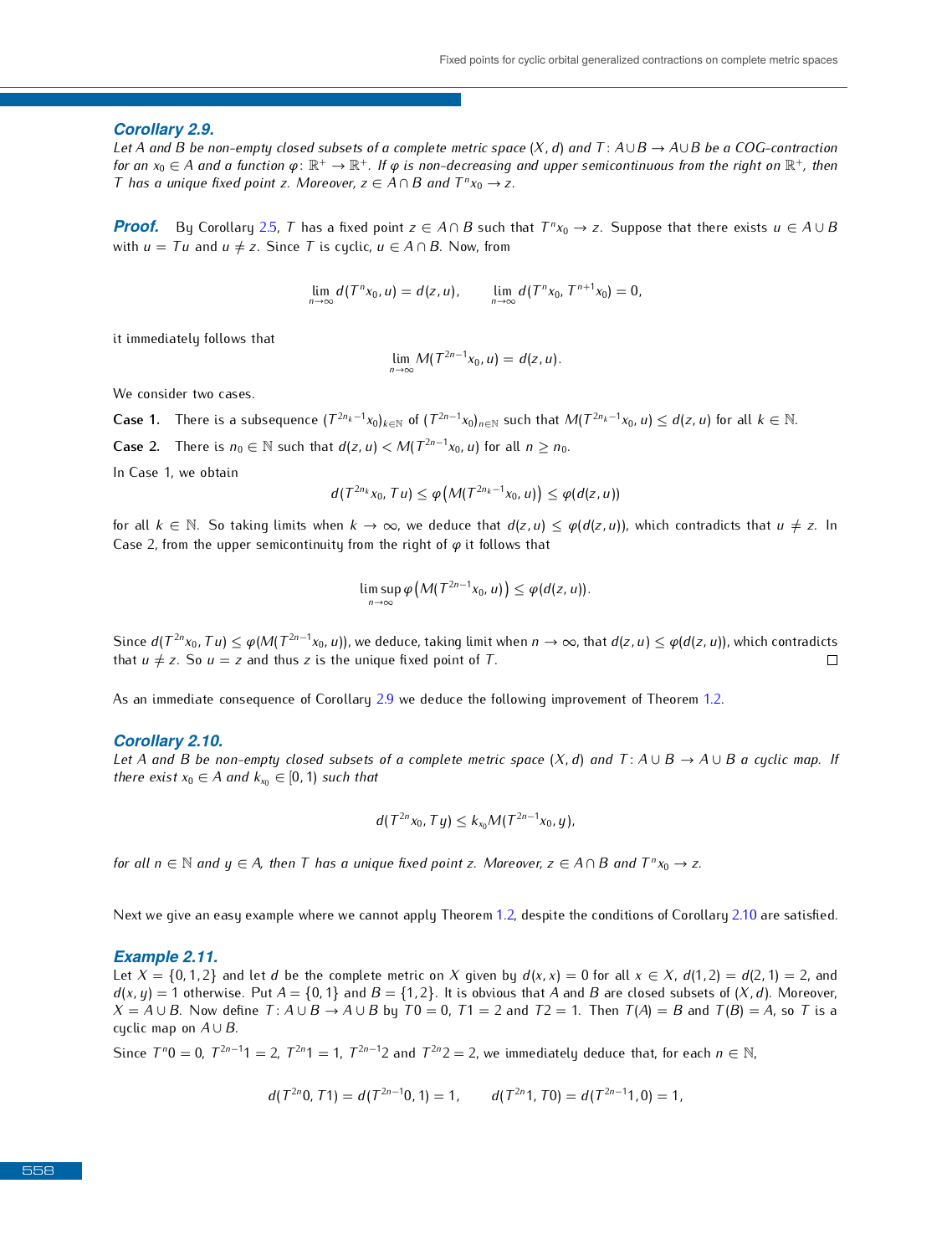and, similarly,

$$
d(T^{2n}0, T2) = d(T^{2n-1}0, 2) = 1, \qquad d(T^{2n}2, T0) = d(T^{2n-1}2, 0) = 1.
$$

Therefore *<sup>T</sup>* is not a cyclic orbital contraction (for *<sup>A</sup>* and *<sup>B</sup>*), and hence we cannot apply Theorem [1.2](#page-1-7) here. However,  $d(T^{2n}0, T0) = 0$  and

$$
d(T^{2n}0, T1) = 1 = \frac{1}{2}d(1, 2) = \frac{1}{2}d(1, T1) = \frac{1}{2}M(T^{2n-1}0, 1)
$$

for all  $n \in \mathbb{N}$ . Hence, the conditions of Corollary [2.10](#page-6-1) are satisfied for  $x_0 = 0 \in A$  and  $k_{x_0} = 1/2$ .

Let A and B be non-empty subsets of a metric space  $(X, d)$  and  $T: A \cup B \rightarrow A \cup B$  a cyclic map. If there exists a function  $\varphi \colon \mathbb{R}^+ \to \mathbb{R}^+$  such that  $\varphi(t) < t$  for all  $t > 0$ , and

$$
d(Tx, Ty) \leq \varphi(M(x, y))
$$

for all  $x \in A$ ,  $y \in B$ , then *T* is called a cyclic generalized contraction for  $\varphi$  (CG-contraction for  $\varphi$ ).

#### *Theorem 2.12.*

*Let A* and *B* be non-empty closed subsets of a complete metric space  $(X, d)$  and  $T: A \cup B \rightarrow A \cup B$  a CG-contraction *for a function*  $\varphi \colon \mathbb{R}^+ \to \mathbb{R}^+$ . If  $\varphi$  satisfies condition  $(\varphi_{\varepsilon})$  of Theorem [2.4,](#page-4-1) then  $T$  has a unique fixed point  $z$ . Moreover,<br> $z \in A \cap B$  and  $T^p x \to z$  for all  $x \in A \cup B$ *z* ∈ *A* ∩ *B* and  $T^n x_0 \to z$  for all  $x_0 \in A \cup B$ .

*Proof.* Let, for instance,  $x_0 \in A$ . By Theorem [2.4,](#page-4-1) *T* has a fixed point *z* ∈ *A* ∩ *B* such that  $T^n x_0 \to z$ . Suppose that there is  $u \in A \cup B$  with  $u = Tx$ . Then there is  $u \in A \cup B$  with  $u = Tu$ . Then

$$
d(z, u) = d(Tz, Tu) \leq \varphi(M(u, z)) = \varphi(d(u, z)),
$$

so  $u = z$ . This concludes the proof.

#### <span id="page-7-0"></span>*Corollary 2.13.*

*Let <sup>A</sup> and <sup>B</sup> be non-empty closed subsets of a complete metric space* (*X, d*) *and <sup>T</sup>* : *A∪B <sup>→</sup> A∪B a CG-contraction for a function φ*: ℝ<sup>+</sup> → ℝ<sup>+</sup>. If φ is upper semicontinuous from the right on ℝ<sup>+</sup>, then T has a unique fixed point z. Moreover,<br>z ⊂ Δ ⊙ Β and T<sup>n</sup>xe → z for all xe ⊆ Δ ι Β *z* ∈ *A* ∩ *B* and  $T^n x_0 \to z$  for all  $x_0 \in A \cup B$ .

#### <span id="page-7-1"></span>*Corollary 2.14.*

*Let A* and *B be non-empty closed subsets of a complete metric space*  $(X, d)$  and  $T: A \cup B \rightarrow A \cup B$  *a CG-contraction for a function φ*: ℝ<sup>+</sup> → ℝ<sup>∔</sup>. *If φ satisfies condition* [\(Ma\)](#page-4-2) *of Corollary [2.6,](#page-4-4) then T has a unique fixed point z. Moreover,*<br>z ⊂ Δ Ω B and T<sup>n</sup>× → z for all × ⊆ Δ ι Β *z* ∈ *A* ∩ *B* and  $T^n x_0 \to z$  for all  $x_0 \in A \cup B$ .

 $\Omega$ . Theseem 1) and the Methough: fund point theorem [12] Theorem 1.21 reconstructive  $\Omega$ [3, Theorem 1], and the Matkowski fixed point theorem [13, Theorem 1.2], respectively.

### **Acknowledgements**

The authors are very grateful to the very corrective since the referee since the reference since the reference since  $\mathbf{f}$  the referee since  $\mathbf{f}$  the first versions of the first versions of  $\mathbf{f}$  and  $\mathbf{f}$  and of the paper. Salvador Romaguera also acknowledges the support of the Spanish Ministry of Science and Technology, grant MTM2009-12872-C02-01.

 $\Box$